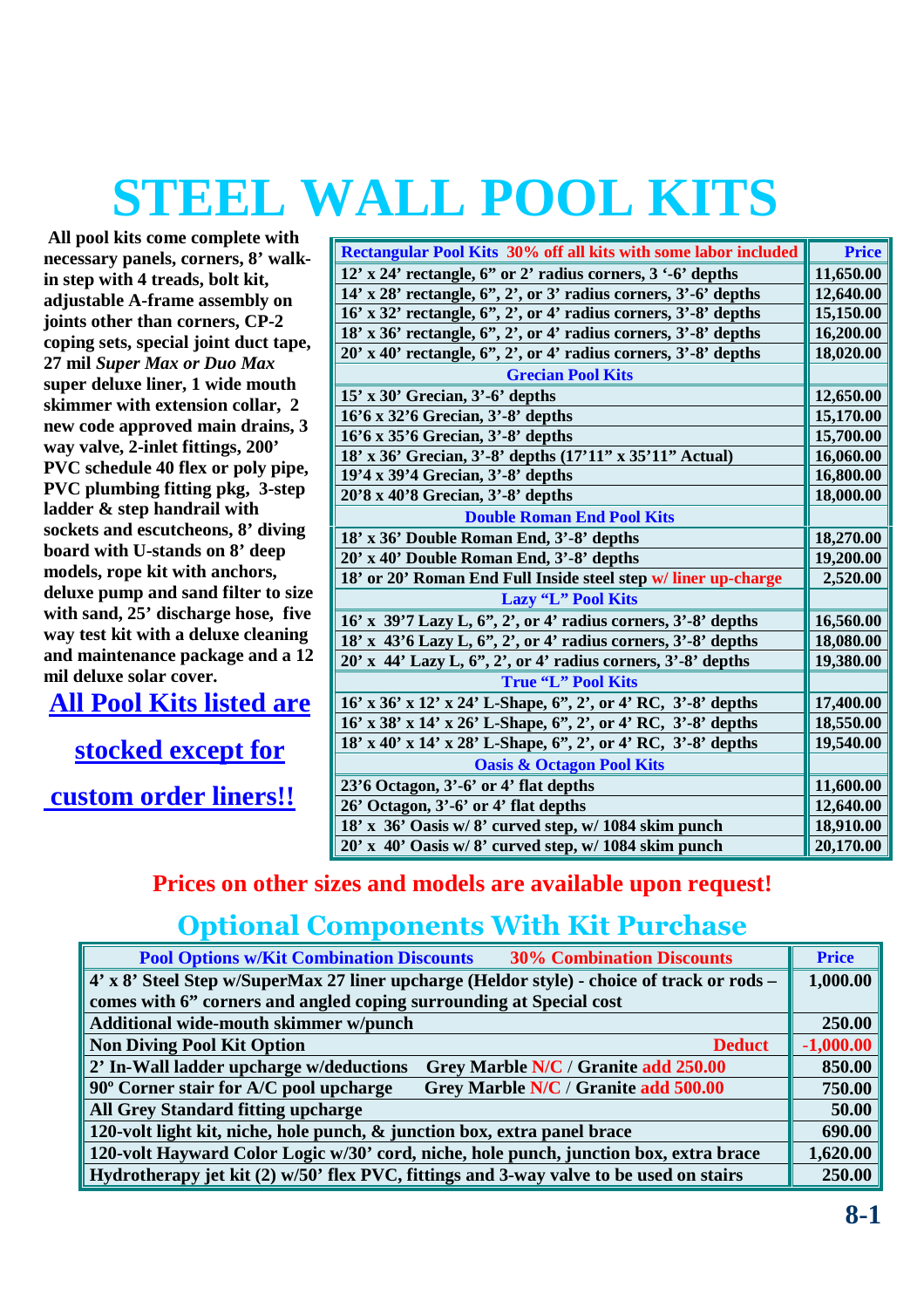



| Item No.       | <b>Description</b>                                          | <b>Price</b> |
|----------------|-------------------------------------------------------------|--------------|
| 5S42050XXX0    | 5" plain panel                                              | 109.00       |
| 5S42060XXX0    | 6" plain panel                                              | 109.00       |
| 5S42100XXX0    | 1' plain panel                                              | 109.00       |
| 5S42180XXX0    | 18" plain panel                                             | 130.00       |
| 5S42200XXX0    | 2' plain panel                                              | 160.00       |
| 5S42200WCN0    | 2' center 1085 skimmer panel                                | 169.00       |
| 5S42200LCN0    | 2' center light panel                                       | 172.00       |
| 5S42300XXX0    | 3' plain panel                                              | 204.00       |
| 5S42400XXX0    | 4'plain panel                                               | 250.00       |
| 5S42400LCN0    | 4' center light panel                                       | 250.00       |
| 5S42400WCN0    | 4'1085 skimmer panel                                        | 260.00       |
| 5S42500XXX1    | 5' plain panel, 1-Z brace                                   | 329.00       |
| 5S42600XXX1    | 6' plain panel, 1-Z brace                                   | 376.00       |
| 5S42600LCN2    | 6'center light panel, 2-Z braces                            | 427.00       |
| 5S42600WRT1    | 6' right 1085 skimmer panel, 1-Z brace                      | 409.00       |
| 5S42700XXX2    | 7' plain panel, 2-Z brace                                   | 449.00       |
| 5S42800XXX2    | 8' plain panel, 2-Z braces                                  | 512.00       |
| 5S42800WRT2    | 8' right 1085 skimmer panel, 2-Z braces                     | 525.00       |
| 5S42800LCN2    | 8' center light panel, 2-Z braces                           | 530.00       |
| 5S42900XXX2    | 9' plain panel                                              | 559.00       |
| 5S42900WRT2    | 9' right 1085 skimmer panel                                 | 570.00       |
| 5S42T00XXX2    | 10' plain panel                                             | 611.00       |
| 5S42T00WRT2    | 10' right 1085 skimmer panel                                | 688.00       |
| 5S42T00LCN2    | 10' center light panel                                      | 629.00       |
| 5T42100149100  | 1'x1'x149° lazy L transition                                | 262.00       |
| 5T42100211100  | 1'x1'x211° lazy L transition                                | 260.00       |
| 5C42316XX02000 | $3'-1$ $3/4''$ x $2'$ radius corner                         | 348.00       |
| 5C42484XX03000 | $4'$ -8 $1/2''$ x 3' radius corner                          | 427.00       |
| 5C42484RR03000 | $4'$ -8 $1/2''$ x 3' radius corner w/return                 | 433.00       |
| 5R42316XX02000 | $3'-1$ $3/4x$ $2'$ reverse radius corner                    | 365.00       |
| 5C42633XX04000 | $6'$ -3 $3/8''$ x 4' radius corner                          | 515.00       |
| 5C42633RR04000 | $6'$ -3 $3/8''$ x 4' radius corner w/return                 | 522.00       |
| 5R42633XX04000 | $6'$ -3 3/8" x 4' reverse radius corner                     | 540.00       |
| <b>SP890ST</b> | $6$ " x $6$ " x $8.5$ " $45$ " inside reverse angle         | 142.00       |
| 5C42600XX09000 | 6' x 9' Radius Plain Panel                                  | 475.00       |
| 5T42124239050  | $1'$ x $2'6$ x 5" 18' Roman End Transition 239°             | 211.00       |
| 5T42224239050  | $2'$ x $2'6$ x $5''$ $20'$ Roman End Transition $239^\circ$ | 248.00       |

**Common stocked components for 42" walls with 5" flanges. 48" available @ 25% up charge**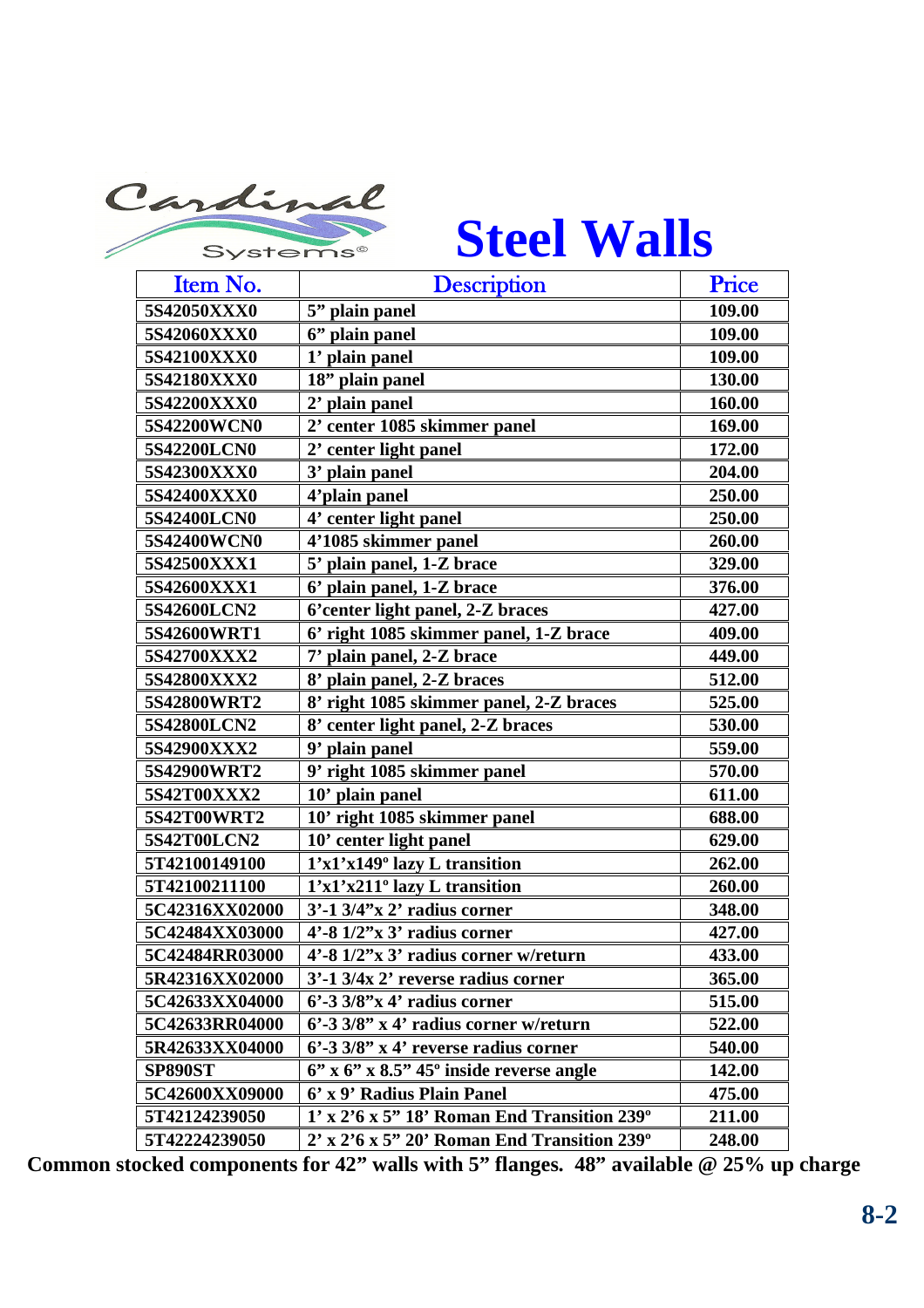

## **Steel Accessories**

#### **30% Off Below Accessory Costs**

| Item No.                | <b>Description</b>                            | Price  |  |  |
|-------------------------|-----------------------------------------------|--------|--|--|
| <b>Nuts &amp; Bolts</b> |                                               |        |  |  |
| <b>BP838/810</b>        | 3/8"x1" bolt&nut w/shoulder (each)            | 0.62   |  |  |
| <b>BPS00JS</b>          | Grecian bent bolt pack                        | 102.00 |  |  |
| <b>BP000TS</b>          | #12x1 Hex Tek Screws- 110/box                 | 25.00  |  |  |
|                         | <b>Braces &amp; Steel Accessories</b>         |        |  |  |
| ICP-ATB1PCC-42          | <b>Turn Buckle Brace complete -New Change</b> | 85.00  |  |  |
| <b>CS901GC</b>          | <b>Grecian corner angle</b>                   | 23.00  |  |  |
| <b>CS900GS</b>          | <b>Grecian Step Angle</b>                     | 32.00  |  |  |
| <b>CS902SA</b>          | Square corner angle (48" available)           | 24.00  |  |  |
| <b>CS902SB</b>          | Big V angle (for 6" radius filler)            | 36.00  |  |  |
| <b>CS619RB</b>          | 40 count rebar 3/8"x18"                       | 74.00  |  |  |
| <b>CS8034-HVC</b>       | <b>Deck support braces</b>                    | 74.00  |  |  |
| <b>CS000GC</b>          | Grecian corner cap                            | 11.00  |  |  |
| <b>CS000SC</b>          | Square corner cap                             | 17.00  |  |  |
| <b>CSFIXXX</b>          | Repair Blank- 18" x 18"                       | 32.00  |  |  |
| <b>CS903FC</b>          | <b>Foam Inserts</b>                           | 8.00   |  |  |
|                         | <b>Instructions &amp; Brochures</b>           |        |  |  |
| <b>CS000HV</b>          | 24 page brochures (N/C with pool order)       | 3.00   |  |  |
| <b>CS000IN</b>          | <b>Instruction manual</b>                     | 3.00   |  |  |
| <b>CSDIGSPEC</b>        | Dig specs & panel layout book                 | 6.00   |  |  |

**Common stocked components for 42" walls with 5" flanges.**









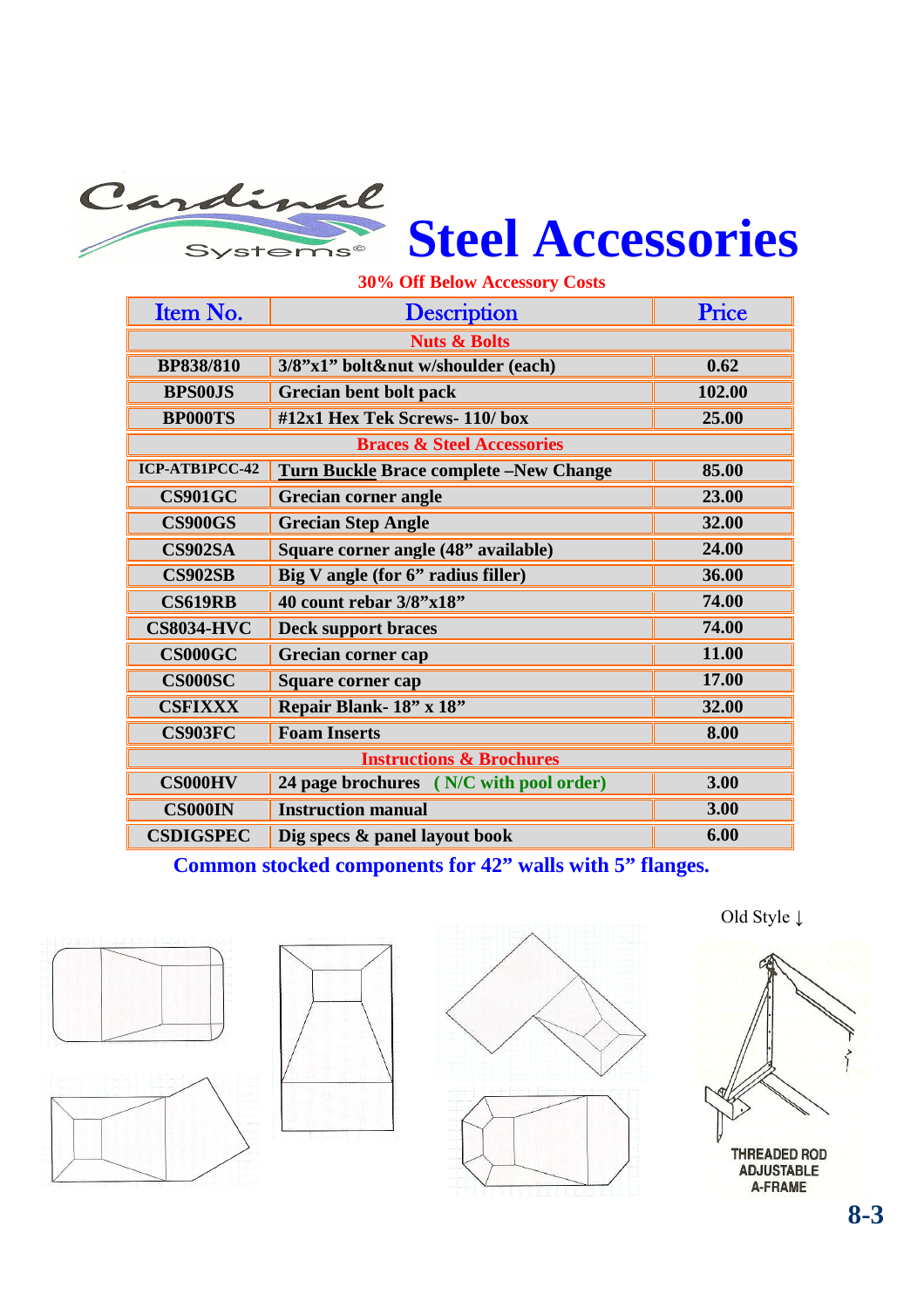# **Steel Steps, Auto-Cover** Cardinal Troughs & Coping

| Item No.        | <b>Description</b>                                        | Price         | Price          |
|-----------------|-----------------------------------------------------------|---------------|----------------|
|                 | <b>Full Width Steel Steps - Lengthens Pool Another 4'</b> | <b>W/Rods</b> | <b>W/Track</b> |
| SPSX3140XXXXXXC | 14' - 3 Tread Full Width Steel Step Complete With Kit     | 2,540.00      | $+200$         |
| SPSX3160XXXXXXC | 16' - 3 Tread Full Width Steel Step Complete With Kit     | 2,880.00      | $+200$         |
| SPSX3180XXXXXXC | 18' - 3 Tread Full Width Steel Step Complete With Kit     | 3,375.00      | $+200$         |
| SPSX3200XXXXXXC | 20' - 3 Tread Full Width Steel Step Complete With Kit     | 3,710.00      | $+200$         |
|                 | Non Super Max 27 mil full step liner pattern upcharge     | $+230.00$     |                |

**Above ↑ pricing reflects panel & step deductions and** *Super Max* **full-width-step liner up charge!**

#### **Below ↓ systems are discontinued – Good while supplies last – Replaced by 365 under track system. For Grey Coping Sets Above add 12% to price.**

| <b>Auto-Cover Troughs &amp; Extension Kits</b> |                                                           |          |
|------------------------------------------------|-----------------------------------------------------------|----------|
| AC206RTR                                       | 20' Trough for 16' Wide Pool W/ 90° or 6" R. Corners      | 1,950.00 |
| <b>ACTRXT20K</b>                               | 20' Aluminum Extension Kit                                | 340.00   |
| AC226RTR                                       | 22' Trough for 18' Wide Pool W/ 90° or 6" R. Corners      | 1,990.00 |
| <b>ACTRXT22K</b>                               | 22' Aluminum Extension Kit                                | 355.00   |
| AC246RTR                                       | 24' Trough for 20' Wide Pool W/ 90° or 6" R. Corners      | 2,150.00 |
| <b>ACTRXT24K</b>                               | <b>24' Aluminum Extension Kit</b>                         | 370.00   |
|                                                | <b>Auto-Cover Coping – White</b>                          |          |
| AC163290BN                                     | AC Coping Set for 16' x 32' Complete W/ 90° Corners       | 2,190.00 |
| AC183690BN                                     | AC Coping Set for 18' x 36' Complete W/ 90° Corners       | 2,490.00 |
| <b>AC204090BN</b>                              | AC Coping Set for 20' x 40' Complete W/ 90° Corners       | 2,680.00 |
| <b>AC16326RBN</b>                              | AC Coping Set for 16' x 32' Complete w/ 6" Radius Cn.     | 2,490.00 |
| <b>AC18366RBN</b>                              | AC Coping Set for 18' x 36' Complete w/ 6" Radius Cn.     | 2,690.00 |
| <b>AC20406RBN</b>                              | AC Coping Set for 20' x 40' Complete w/ 6" Radius Cn.     | 2,380.00 |
| <b>AC16322RBN</b>                              | AC Coping Set for 16' x 32' Complete w/ 2' Radius Corners | 2,690.00 |
| <b>AC18362RBN</b>                              | AC Coping Set for 18' x 36' Complete w/ 2' Radius Corners | 2,890.00 |
| <b>AC20402RBN</b>                              | AC Coping Set for 20' x 40' Complete w/ 2' Radius Corners | 3,100.00 |
| <b>ACBNCRNS</b>                                | AC Corner Set (2) w/ Clips                                | 166.00   |
| AC8TR3                                         | 8' Track Receiver- 3 Pieces                               | 370.00   |
| AC10TR3                                        | 10' Track Receiver- 3 Pieces                              | 450.00   |
| <b>ACBN1632A</b>                               | Bull Nose Coping for 16' x 32'                            | 310.00   |
| <b>ACBN1836A</b>                               | Bull Nose Coping for 18' x 36'                            | 336.00   |
| ACBN2040A                                      | Bull Nose Coping for 20' x 40'                            | 374.00   |
| <b>AC90CRNS</b>                                | AC 90° Corner Set                                         | 68.00    |

**Common stocked components for 42" walls with 5" flanges.**